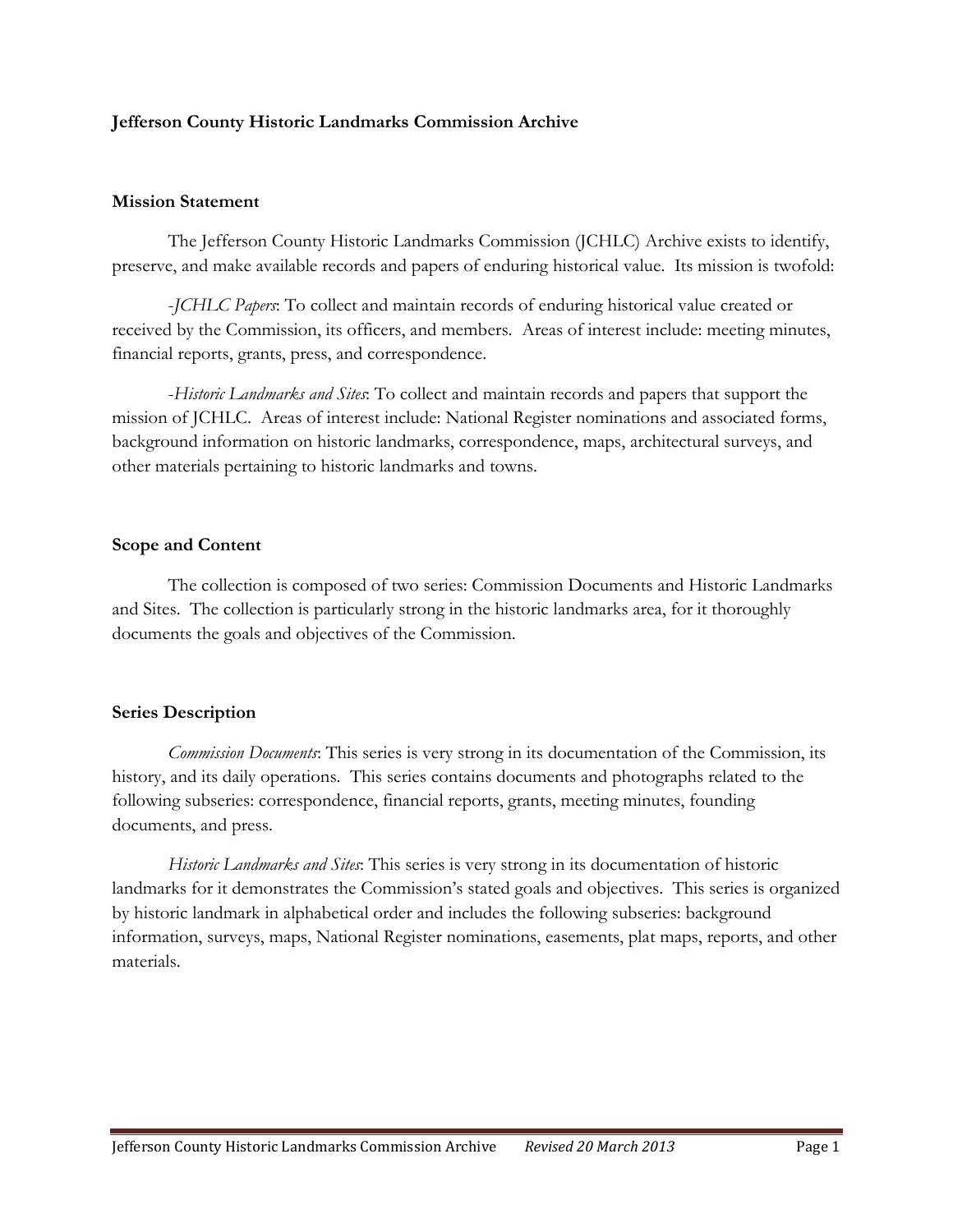### **Organizational Schema**

**\***See Attachment

### **Recommendations Concerning Digital Records**

**\***Also See Email Retention Guide

- **\***Also See the Following Websites for More Information on Digital Records:
- <http://www.wvculture.org/history/rmpb/crmmanual.html>
- <http://www.case.edu/its/archives/Records/digipres.htm>
- <http://www.archives.gov/records-mgmt/bulletins/2010/2010-05.html>
- <http://www.archives.gov/records-mgmt/bulletins/2008/2008-05.html>
- <http://www.archives.gov/records-mgmt/initiatives/sustainable-faq.html>
- <http://www.archives.gov/records-mgmt/initiatives/temp-opmedia-faq.html>

Digital Records, especially the ones currently being created by the Commission, specifically e-mails can be tough to manage. It is recommended that for digital records currently being created and those already created that they be backed up on an *external hard drive* which should be taken off of the property for maximum security. Additionally, the pace at which technology is changing can be difficult to keep up with, so it is recommended that digital files be saved as PDFs for word documents and saved as TIFFs for photographs and also be located on CDs, which, of course, should be stored properly so as to ensure preservation.

**Storage Media:** External hard drive; CD-R or CD-RW

**File Format:** PDF (word documents); JPEG (photos)

### **Archival Security and Preservation**

What makes an archive unique is that it has original documents, documents that cannot be found elsewhere – this, therefore makes them valuable. Archives also exist to be used as a research tool. Although there is currently no procedural system in place concerning the use of items from the archive, it is highly recommended that at the very minimum a sign-out sheet be used to ensure that if a file were to go missing you have a record of who has used that file; a similar system would be to use "Out Cards," which are essentially sign-out sheets on a card that is placed where the file is located – investing in or making "Out Cards" would also ensure that files are returned to their proper place.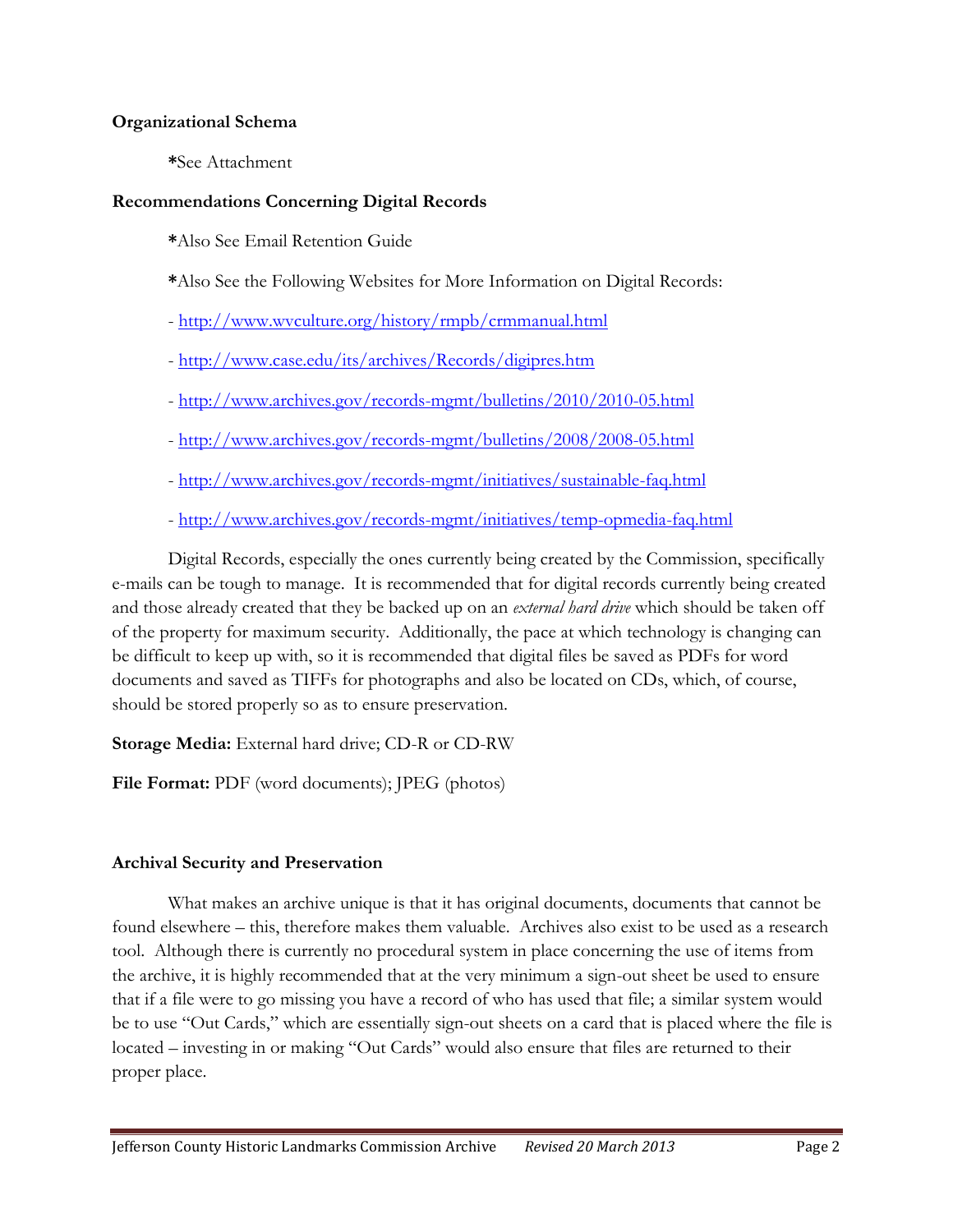#### **Retention Schedule**

A retention schedule is a simple document that defines how long the records in the archive are maintained. Documents such as maps, National Register nominations, surveys, correspondence, financial records, tax information and the like are to be maintained permanently; however, documents such as receipts, bank statements, time sheets and the like only need to be maintained as long as they are working files. Many archival institutions only maintain the aforementioned financial statements and receipts and information for seven years; therefore, it is recommended that certain financial statements and receipts only be kept for seven years. **\***See Attachment.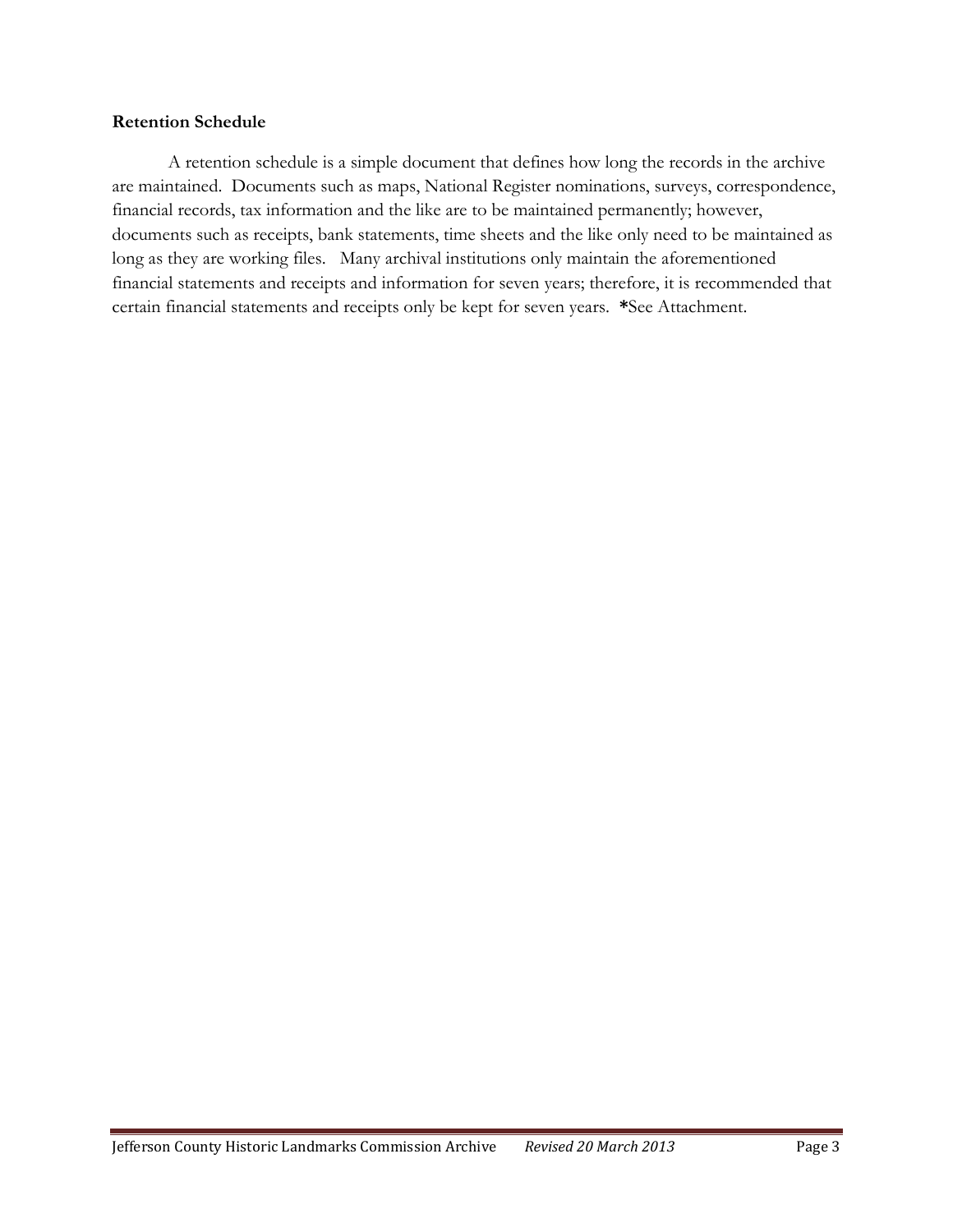### **Organizational Schema**

- 1. Commission Documents
	- a. Background Information on Landmark Commissions
	- b. JCHLC Establishment
	- c. Constitution & By-Laws of JCHLC
	- d. JCHLC Early Years
	- e. Agendas
	- f. Annual Reports
	- g. Brochure
	- h. Budget
	- i. Certified Local Governments
	- j. Contracts
	- k. Correspondence
	- l. Finances
	- m. Grants
	- n. Historic Roundtable
	- o. Invoices
	- p. Jefferson County Reconnaissance Survey
	- q. Landmarks
	- r. Meeting Minutes
	- s. Press
	- t. Purchases
	- u. Rules
	- v. Section 106 Letters
	- w. State Historic Preservation Office (SHPO)
	- x. Survey
	- y. Taxes
	- z. Time Sheets
	- aa. Website
	- bb. Zoning
- 2. Historic Landmarks & Properties
	- a. Architectural Inventory
	- b. Background Information
		- i. American Archaeology magazine
		- ii. Brick Patterns
		- iii. Certificates
		- iv. Correspondence
			- 1. Plaques
		- v. Culture and History
		- vi. Eastern WV Community Foundation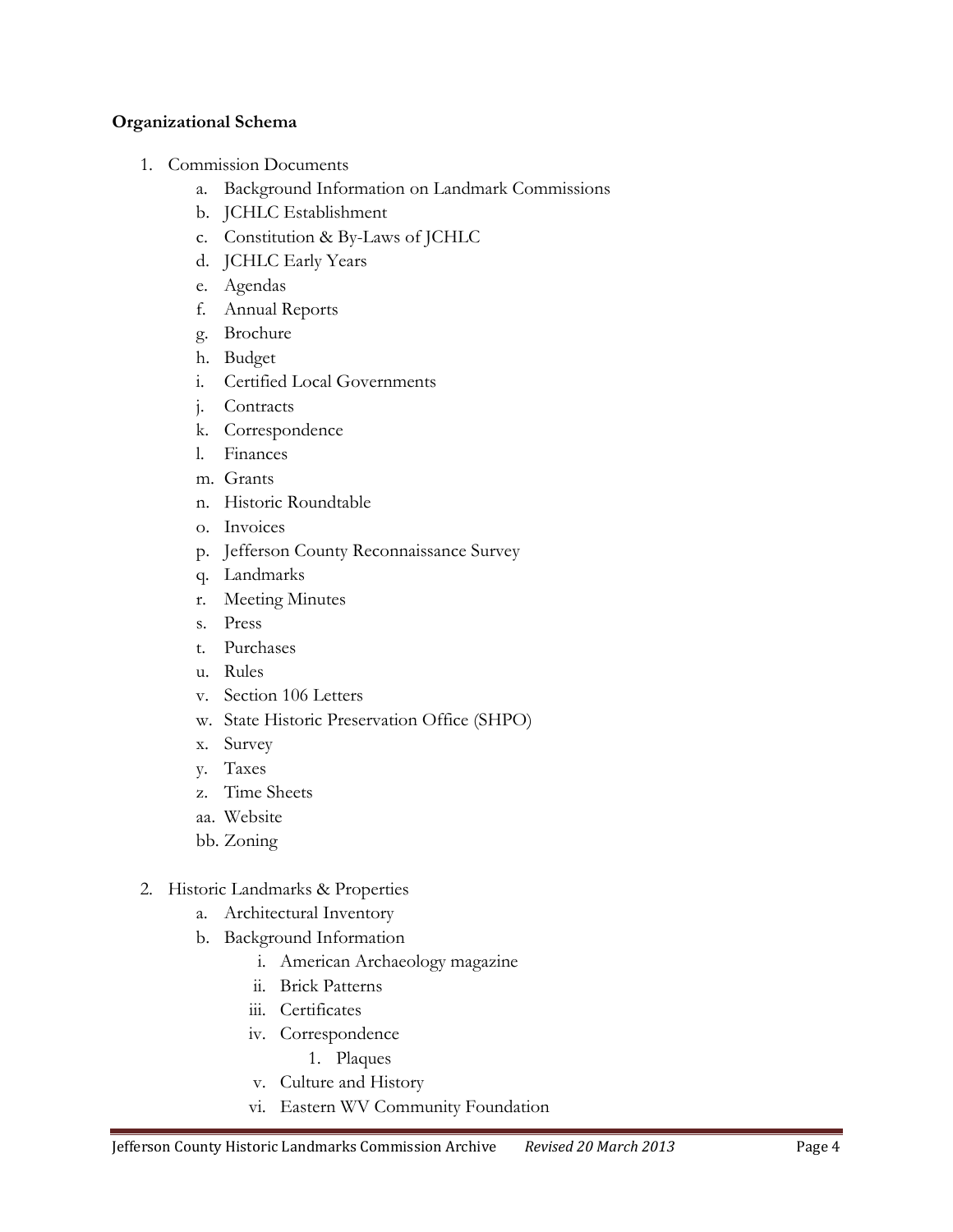- vii. Jefferson County 2004-2005 Historic Resources Survey
- viii. Landmarks
	- 1. Lists
	- 2. Reports
- ix. National Register Nominations & Reports
- x. Sites & Structures Inventory
- xi. Preserving Old Barns (book)
- xii. Proposals
- xiii. Security Bollard at Jefferson County Courthouse
- xiv. WV Humanities Council
- xv. WV Law: Graves
- xvi. Wood
- c. Historic Landmarks/Sites (alphabetically organized)
	- i. Aspen Hill
	- ii. Aspen Pool
	- iii. Barleywood/Cool Spring
	- iv. Belle Grove
	- v. Belle Vue
	- vi. Bel Mar
	- vii. Beverly
	- viii. Blakeley
	- ix. Bullskin Run Rural Heritage District
	- x. Burr, Peter House
		- 1. Archaeological Survey
		- 2. Friends of
		- 3. Living History
	- xi. Caledonia
	- xii. Campbell, Andrew House
	- xiii. Cave Farm
	- xiv. Charles Town
	- xv. Claremont
	- xvi. Claymont Court
	- xvii. Cottage
	- xviii. Darke Home
	- xix. Duffields Depot
	- xx. Fairfax Grant Stock Farm
	- xxi. Fairview/Rees-Daniels Farm
	- xxii. Falling Spring
	- xxiii. Federal Hill
	- xxiv. Fruit Hill
	- xxv. Gannon-Musick House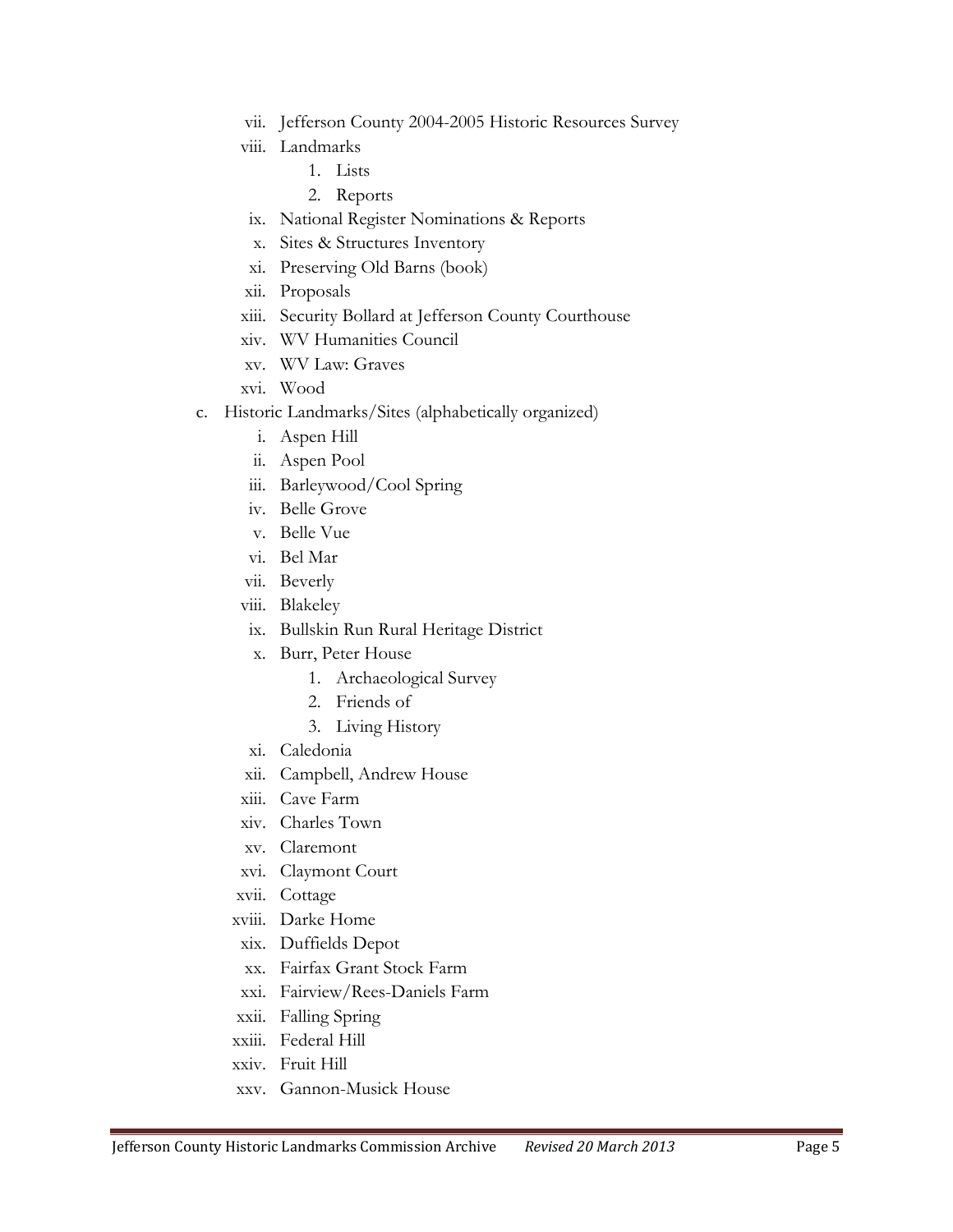- xxvi. Gapview
- xxvii. Glenburnie
- xxviii. Glenwood
- xxix. Grubb Farm
- xxx. Halltown School
- xxxi. Hendricks Farm
- xxxii. Homestead Farm
- xxxiii. Hopewell
- xxxiv. Hunt Field Property
- xxxv. Hunters Hill
- xxxvi. James House
- xxxvii. Jefferson County Courthouse & Jail
- xxxviii. Kabletown Church
- xxxix. Kearneysville Rellim
	- xl. Lansdale
	- xli. Leeland
	- xlii. Linden Spring
	- xliii. Little Elmington
	- xliv. Locust Grove
	- xlv. Manor House
	- xlvi. Maple Tree Farm
- xlvii. Meadow Spring
- xlviii. Middleway
- xlix. Millbrook
	- l. Miller Tavern & Farm
	- li. Mount Ellen
	- lii. Mountain View
	- liii. New Hopewell
	- liv. Piedmont
- lv. Pleasance
- lvi. Prato Rio
- lvii. Prospect Hall
- lviii. Richwood Hall
- lix. Ripon Lodge
- lx. (The) Rocks
- lxi. Rockland
- lxii. Rock Spring
- lxiii. Rock Springs
- lxiv. St. George's Chapel
- lxv. Scollay Hall
- lxvi. Scrabble Historic District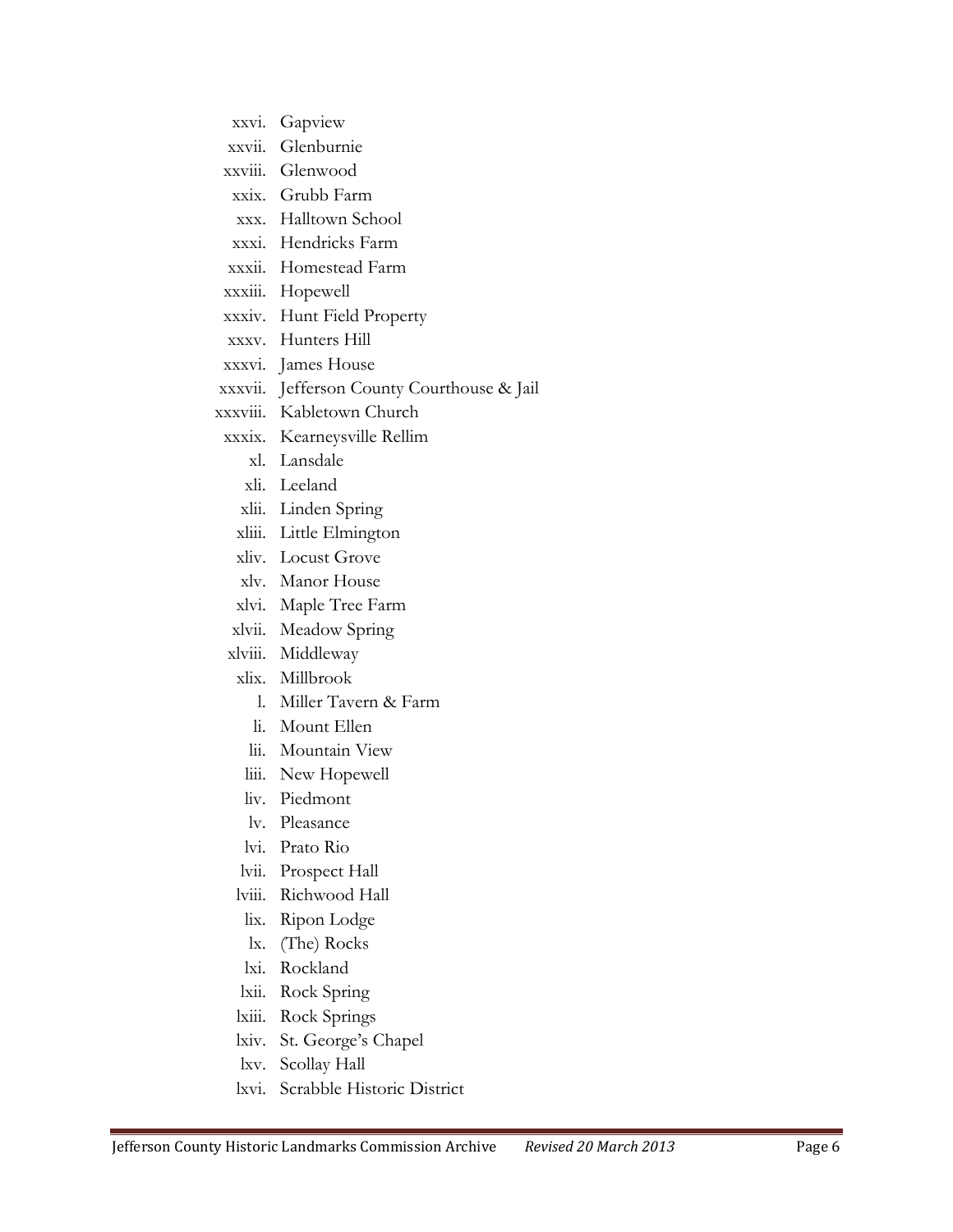lxvii. Shannon Hill

lxviii. Shannondale Furnace

lxix. Shannondale Springs

- 1. 1996 Project
- 2. DNR Lease
- 3. Friends of
- 4. SHPO Grant
- lxx. Shenstone
- lxxi. Shepherdstown
	- 1. Battlefield
	- 2. Entler-Weltzheimer House
- lxxii. Snow Hill/Alms House
- lxxiii. Southwood Springs
- lxxiv. Springland
- lxxv. Springwood Farm
- lxxvi. Stone Fels
- lxxvii. Travelers' Rest
- lxxviii. Vinton
- lxxix. Walnut Farn
- lxxx. Walnut Grove II
- lxxxi. Webb-Blessing House
- lxxxii. West Seventh Townhomes
- lxxxiii. White House
- lxxxiv. Wild Goose
	- 1. Community Impact Statement
- lxxxv. Woodbury
- lxxxvi. York Hill
- lxxxvii. Zoar
- lxxxviii. Route 9
- lxxxix. Route 340
- 3. Photographs/AV Materials
	- a. Historic Landmark (alphabetically organized)
- 4. Oversized Maps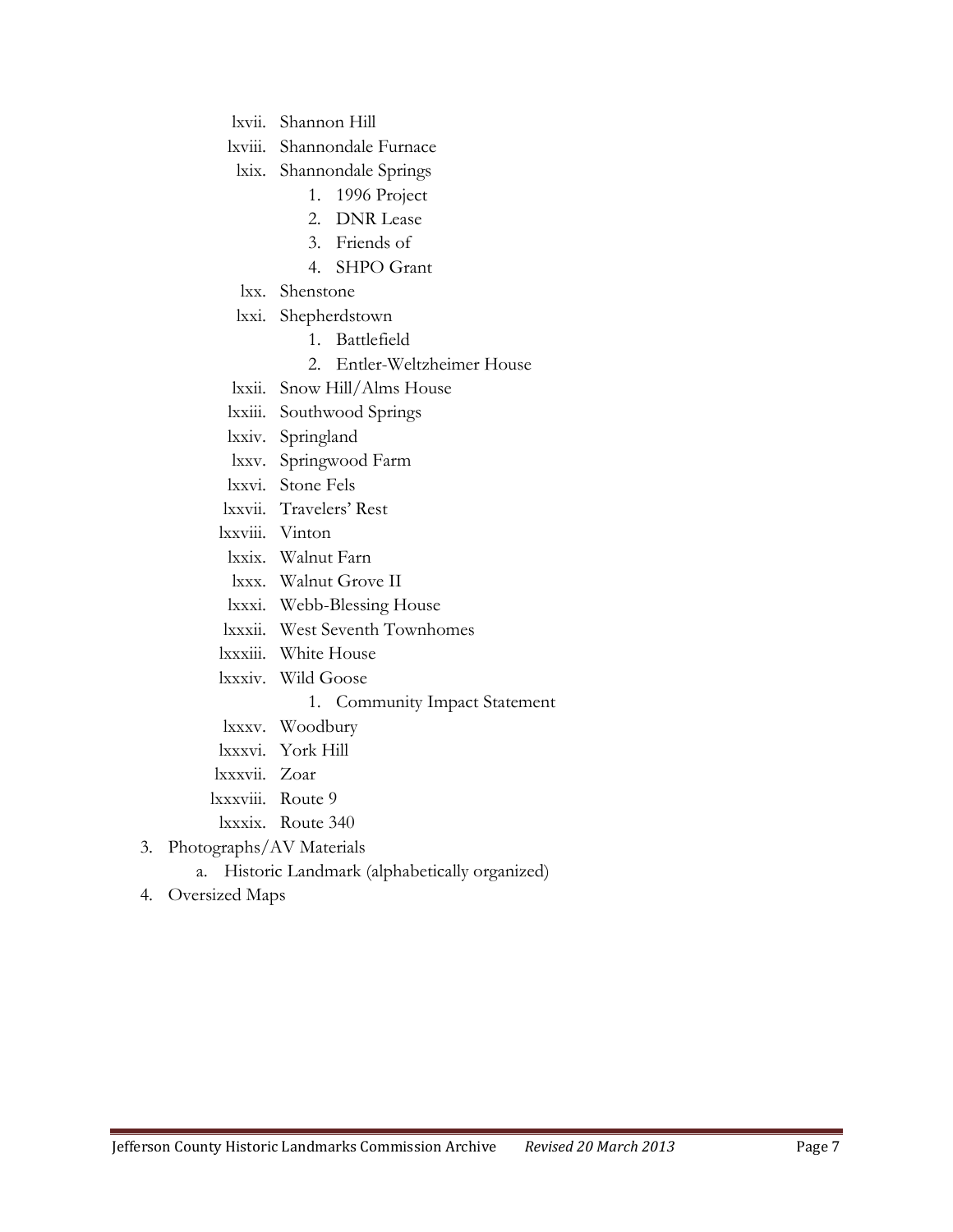### **Jefferson County Historic Landmarks Commission**

### **Email Retention Guide**

- The vast majority of what you send and receive does not need to be retained for more than two or three years.

- Responsibility for retaining an email falls to the sender, unless the email comes from an outside source (i.e. not a Commission member who would already be retaining the email).

- Personal or transitory correspondence can be deleted immediately after being read or when it is no longer useful.

- Any attachments received via email should be saved to your hard drive or to cloud space online.

- Do not destroy anything relating to an active project, i.e. National Register nominations, grant applications, and the like.

### **Email Retention Schedule**

Email correspondence and email attachments that pertain to any of the following should be preserved outside of the email system – preferably on an external hard drive and a flash drive. Some documents, especially if they are the final copy of National Register Nominations and Reports, end of the year financial statements, grants, and the like (i.e. very important documents) should be printed and preserved in the archive.

On a monthly basis emails to be preserved should be added to both the external hard drive and flash drive, as well as documents that need to be preserved in the archive should be printed and placed in the archive accordingly.

**General Correspondence between Commission Members:** Retain no longer than two years, unless it is needed as a reference.

**Research Related Correspondence:** If Correspondence contains pertinent information about a historic landmark or site it should be saved outside of the email system in the archive on paper.

## **Committee Correspondence:**

**Meeting Minutes/Agendas/Committee Reports/Financial Statements:** Meeting minutes, agendas, committee reports, and financial statements (specifically anything tax related or end-of-the year) should be saved by the creator with the rest of the related documents in the archive on paper (if all of the meeting minutes and agendas become digitized they should be retained outside the email system on an external hard drive or flash drive).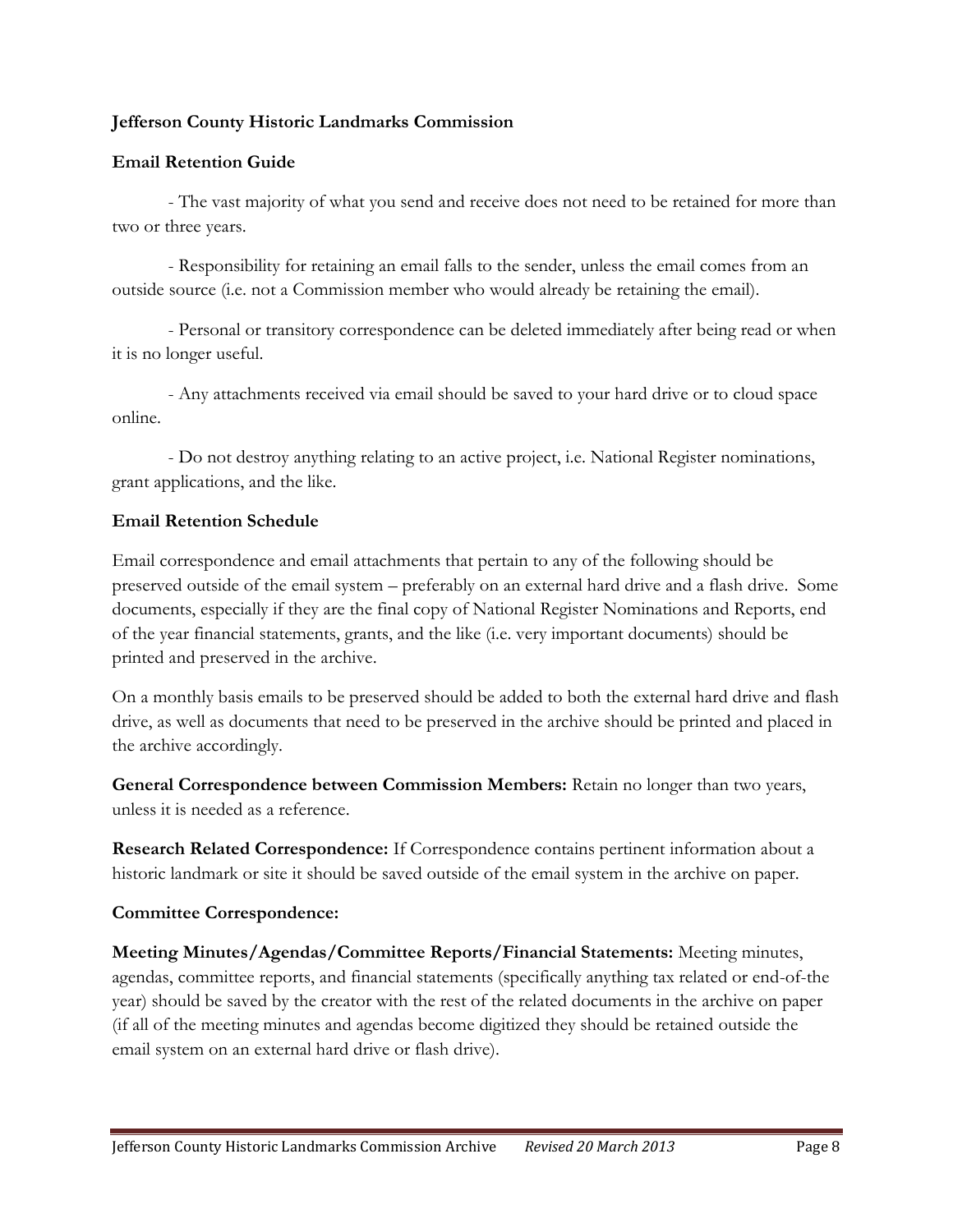## **JCHLC Document Retention**

## **Records with Enduring Value Retain: Permanently**

Examples, not all inclusive:

- Agendas and meeting minutes
- Correspondence related to official business
- Documentation of historic landmarks and sites
- Grant proposals, approvals, reports

## **Documentation with limited value Retain: See Retention Schedule**

Examples, not all inclusive:

- Budget records
- Day-to-day administration
- Supply orders and receipts

### **Documentation of little or no long-term value Retain: 0-30 days or until no longer needed for reference**

Examples, not all inclusive:

- Calendars
- Copies of documents when the holder is not the official record keeper, sender, or primary addressee
- Copies of publications or other published reference materials
- Drafts, except for mission statements, program and policy changes, or original works
- Informational, e.g. charitable drives, notifications of meetings, etc.
- Junk and SPAM mail, whether received via email, fax, or traditional mail
- Messages to/from distribution lists(e.g. ListServs)
- Personal correspondence
- Routine requests for information or publications and replies
- Scheduling of work assignments, work-related trips and assignments
- To-Do lists and task lists that serve as a reminder an action is required or a reply expected on a given dat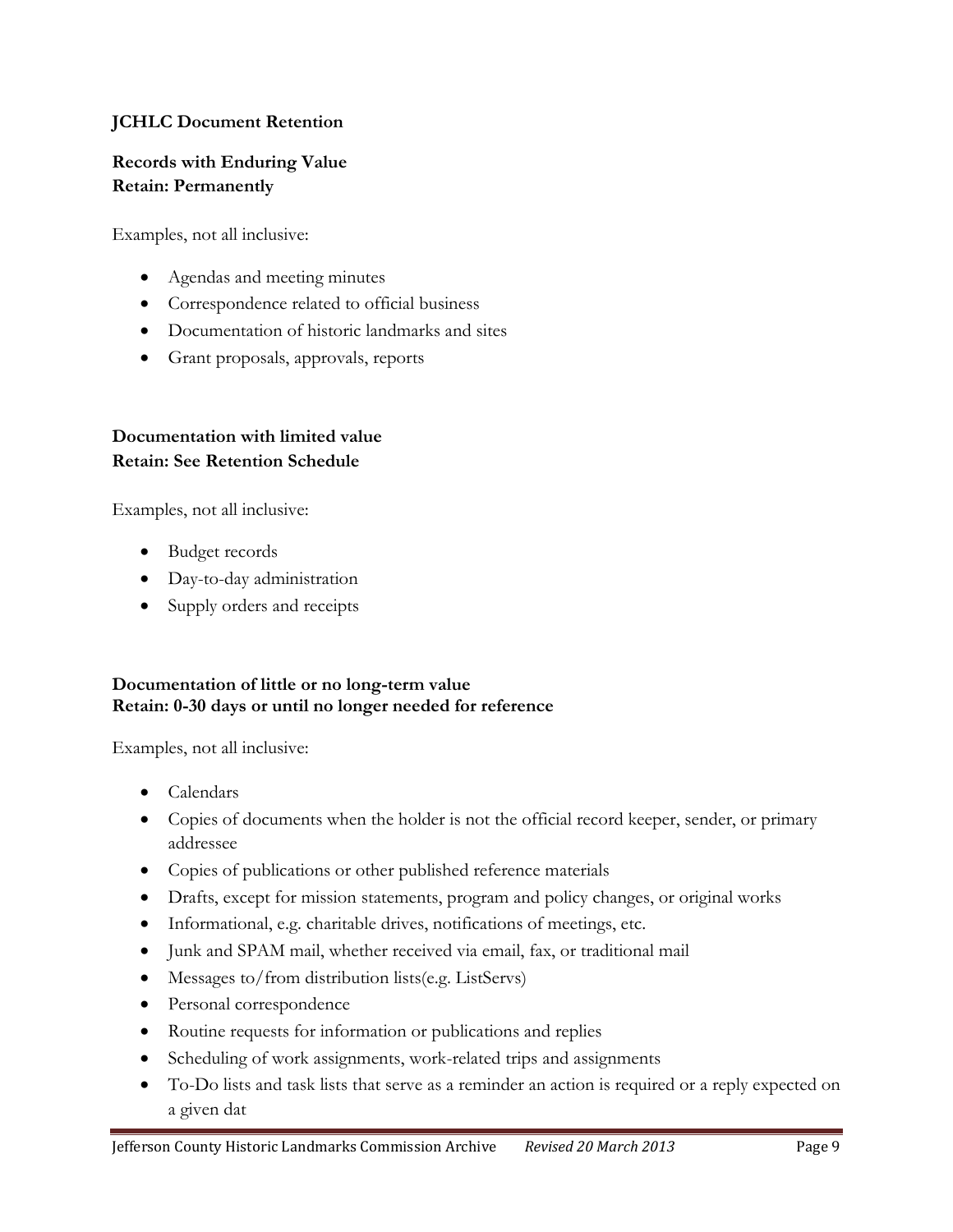| <b>JCHLC Archive Records</b>                                                                                                                                                                                                                      |                                               |
|---------------------------------------------------------------------------------------------------------------------------------------------------------------------------------------------------------------------------------------------------|-----------------------------------------------|
| <b>Retention Schedule</b>                                                                                                                                                                                                                         |                                               |
|                                                                                                                                                                                                                                                   |                                               |
| <b>Document Content</b>                                                                                                                                                                                                                           | <b>Retention Schedule</b>                     |
|                                                                                                                                                                                                                                                   |                                               |
| Accounts receivable & payable<br>ledgers & schedules                                                                                                                                                                                              | Retain 7-10 years, then destroy               |
| Articles of Incorporation, Charter,<br>Bylaws, Minutes, & other<br><b>Incorporation Records</b>                                                                                                                                                   | Permanently                                   |
| <b>Audit Reports</b>                                                                                                                                                                                                                              | Permanently                                   |
| Bank statements, deposit records,<br>electronic funds transfer service,<br>cancelled checks                                                                                                                                                       | Retain 7-10 years, then destroy               |
| Bylaws & Charter                                                                                                                                                                                                                                  | Permanently                                   |
| Checks for important payments &<br>purchases                                                                                                                                                                                                      | Permanently                                   |
| Contracts (expired)                                                                                                                                                                                                                               | Retain 7-10 years, then destroy               |
| Contracts (still in effect)                                                                                                                                                                                                                       | Until 7 years after expiration, then destroy  |
| Correspondence, administrative<br>(pertaining to formulation, planning,<br>implementation, interpretation,<br>modification, redefinition of<br>programs, services, projects and the<br>regulations, policies, and procedures<br>that govern them) | Permanently                                   |
| Correspondence, general (non-<br>administrative incoming/outgoing<br>and internal correspondence<br>pertaining to or arising from the<br>routine operations of the policies,<br>programs, services, or projects)                                  | Retain 1-3 years, then destroy                |
| Correspondence, legal and important<br>matters                                                                                                                                                                                                    | Permanently                                   |
| Deeds, bills of sale, mortgages                                                                                                                                                                                                                   | Permanently                                   |
| Donations                                                                                                                                                                                                                                         | Retain 7-10 years, then destroy               |
| Expense analyses                                                                                                                                                                                                                                  | Retain 7-10 years, then destroy               |
| Financial Statements, year-end                                                                                                                                                                                                                    | Permanently                                   |
| General ledgers                                                                                                                                                                                                                                   | Permanently                                   |
| Grants, un-funded                                                                                                                                                                                                                                 | Retain 1 year, then destroy                   |
| Grants, funded                                                                                                                                                                                                                                    | Retain 7-10 years after closure, then destroy |
| $I-9s$                                                                                                                                                                                                                                            | Retain 3 years after hire date, then destroy  |
| Invoices                                                                                                                                                                                                                                          | Retain 7-10 years, then destroy               |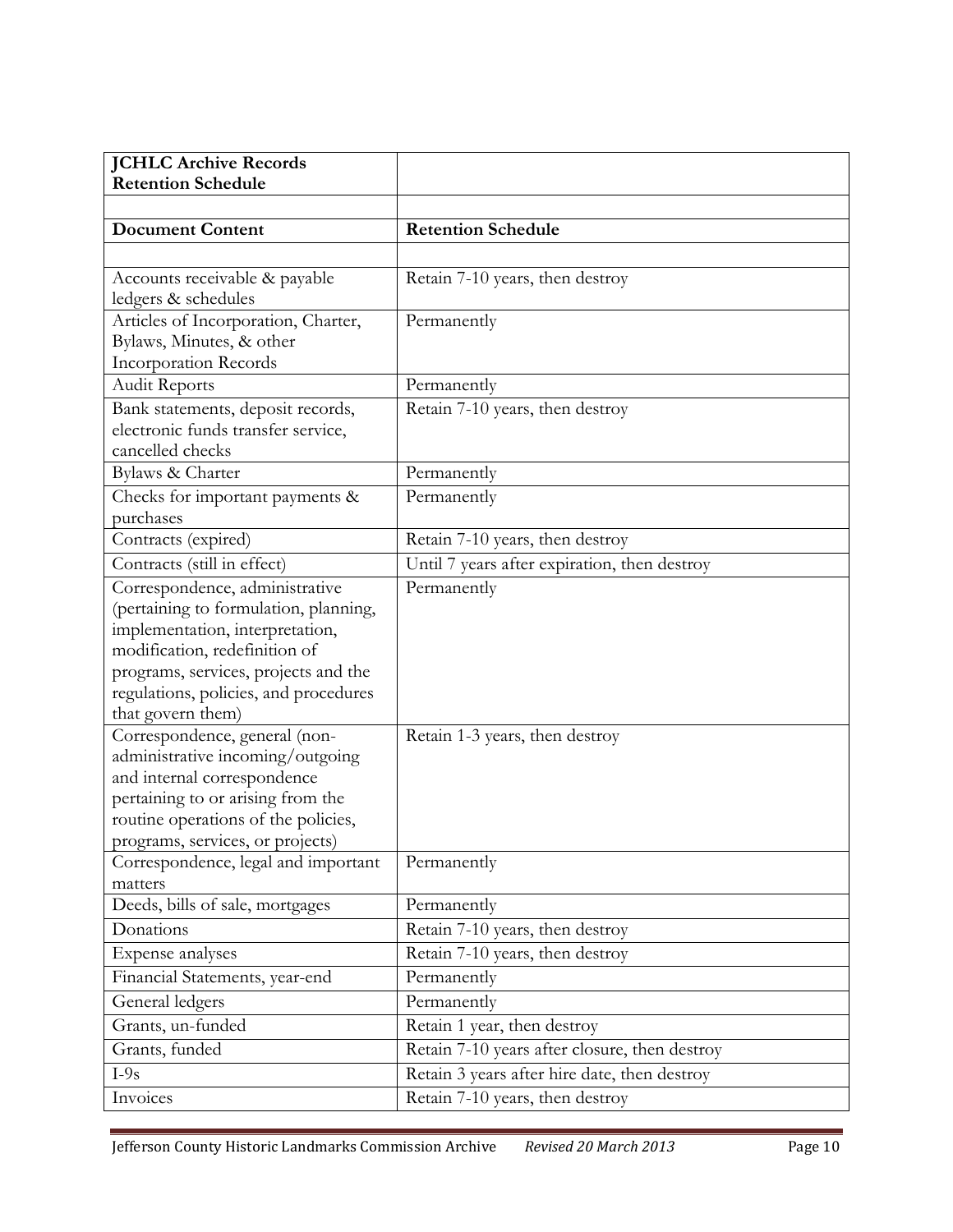| <b>Inventory Records</b>            | Permanently                     |
|-------------------------------------|---------------------------------|
| Journals                            | Permanently                     |
| Mission Statements, Strategic Plans | Permanently                     |
| Organization Charts                 | Permanently                     |
| Program and/or project files        | Permanently                     |
| Property appraisals                 | Permanently                     |
| Property records including costs,   | Permanently                     |
| depreciation schedules              |                                 |
| Property blueprints                 | Permanently                     |
| Purchase orders                     | Retain 7-10 years, then destroy |
| Tax statements, returns, &          | Permanently                     |
| worksheets                          |                                 |
| Timesheets                          | Retain 7-10 years, then destroy |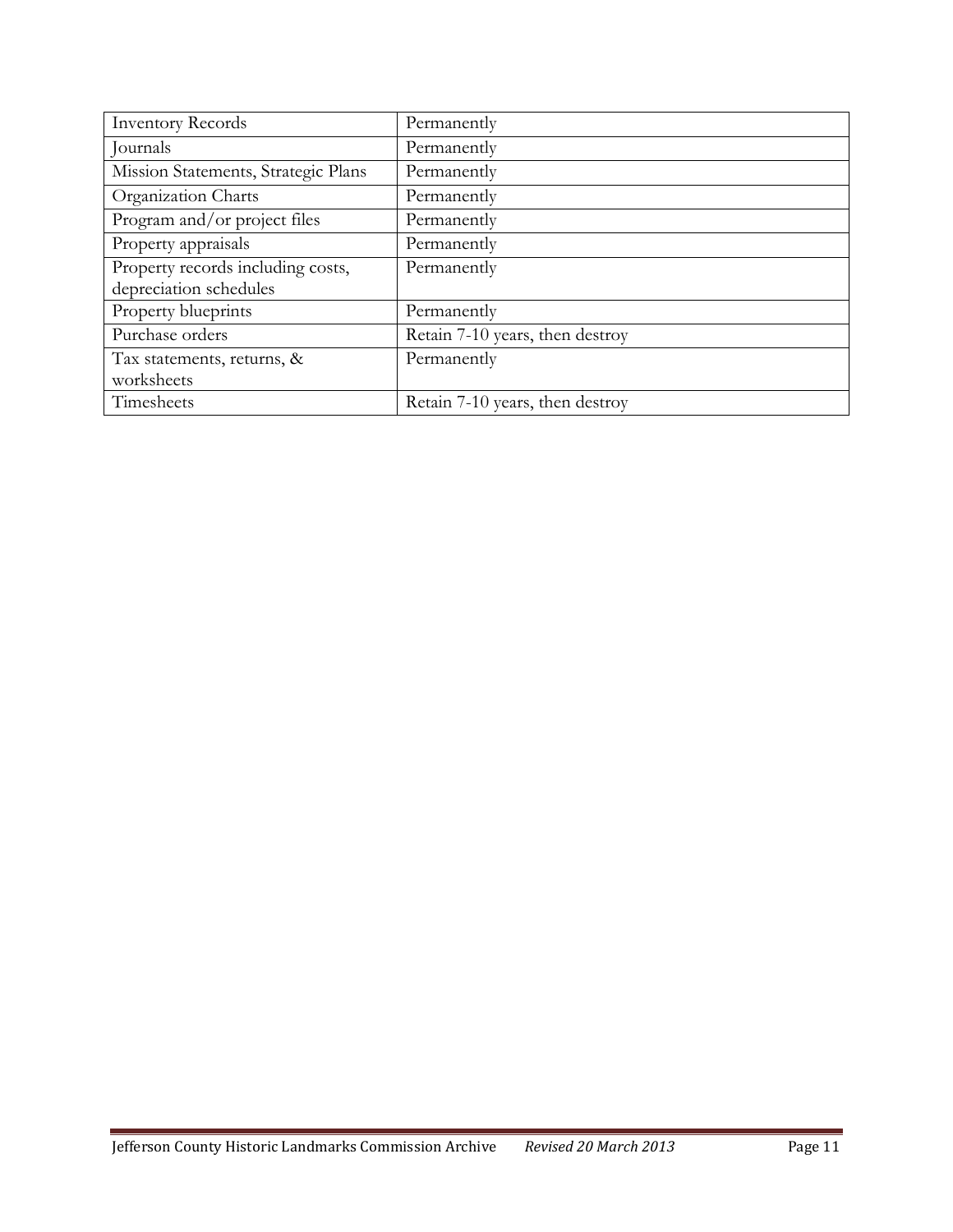**Jefferson County Historic Landmarks Commission Archives**

**Deaccession Form**

| <b>Series Title:</b><br>Date:<br><b>Collection:</b><br>Location:<br>Quantity:<br><b>Accession #:</b> |
|------------------------------------------------------------------------------------------------------|
|                                                                                                      |
|                                                                                                      |
|                                                                                                      |
|                                                                                                      |
|                                                                                                      |
|                                                                                                      |
|                                                                                                      |
|                                                                                                      |
|                                                                                                      |
|                                                                                                      |
|                                                                                                      |
|                                                                                                      |
|                                                                                                      |
|                                                                                                      |
|                                                                                                      |
|                                                                                                      |
|                                                                                                      |
|                                                                                                      |
| <b>Retention Schedule #:</b>                                                                         |
|                                                                                                      |
|                                                                                                      |
|                                                                                                      |
|                                                                                                      |
| <b>Reason for Deaccession:</b>                                                                       |
|                                                                                                      |
|                                                                                                      |
|                                                                                                      |
|                                                                                                      |

| <b>Request Date</b>       | Staff                     |                 |
|---------------------------|---------------------------|-----------------|
| Authorization/Completion: |                           |                 |
| Date                      | Archivist/Records Manager | Authorization   |
| Date                      | Archivist/Records Manager | Destroyed       |
| Date                      | Archivist/Records Manager | Records Updated |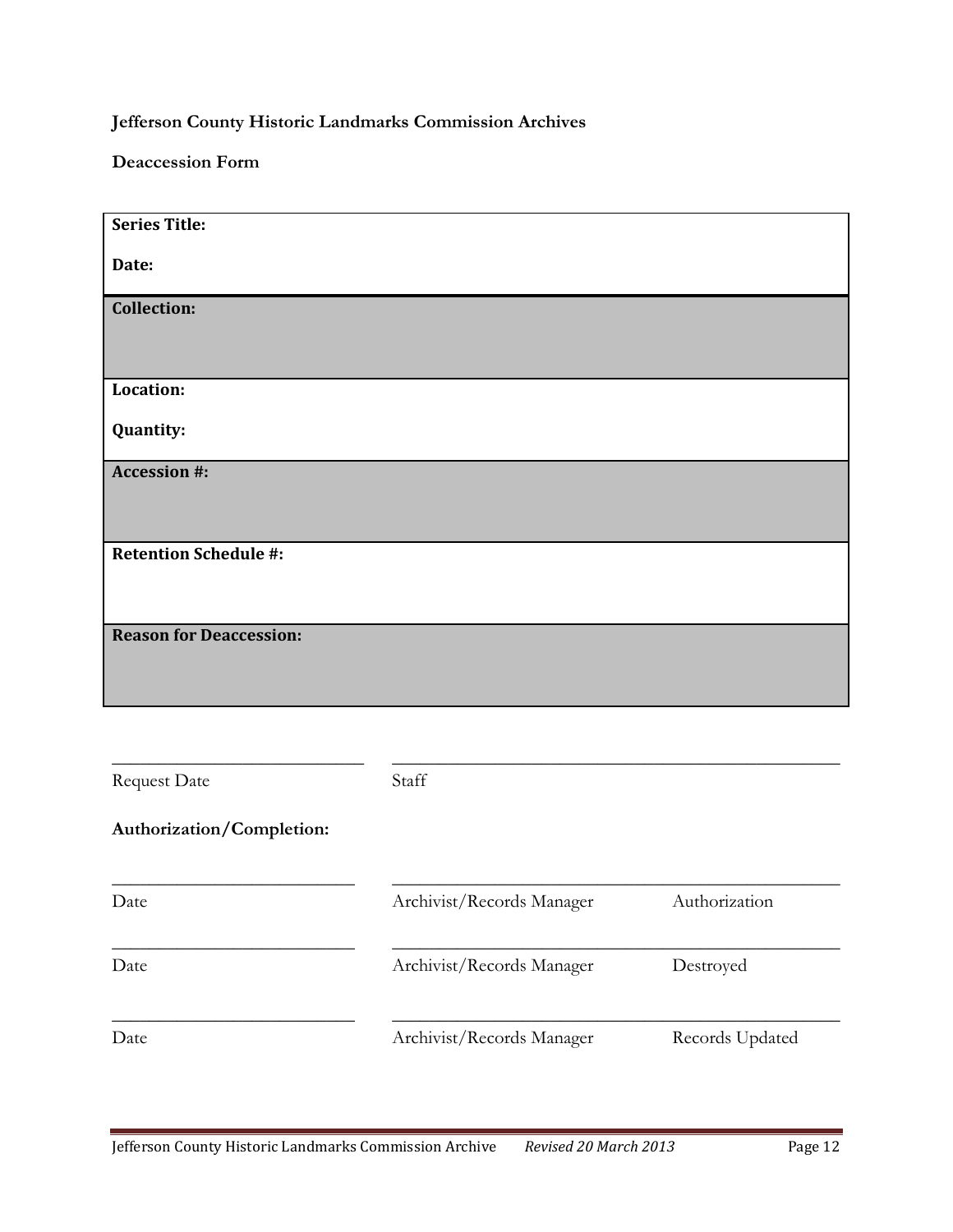### **Jefferson County Historic Landmarks Commission Archive**

### **Accessioning Documents**

Archives are not permanent; they change over time just as everything else does – in the case of the JCHLC Archive some documents, such as finances are on a retention schedule and will be removed and destroyed after a number of years and because the JCHLC is an active commission, documents will be added over time as more properties are researched and as board members rotate.

### **Procedure:**

Accessioned documents will receive an accession number and code, and will be named based on what Series they pertain to, what year they are received, and what order they are received in (i.e. this is the first accession in the JCHLC Papers for 2013, therefore it would be JCHLCP\_2013.001; second accession: JCHLCP\_2013.002 and so on; likewise the first accession for the JCHLC Historic Landmarks and Sites for 2013 would be JCHLCHLS\_2013.001; second accession: JCHLCHLS\_2013.002 and so on).

### **Accession Codes:**

Documents pertaining to the Commission Papers: JCHLCP\_(year received).(#)

Documents pertaining to Historic Landmarks & Sites: JCHLCHLS\_(year received).(#)

Use the ACCESSION FORM to accession objects, files, documents, photos, and et cetera to the collection.

After the document has been accessioned place it in the corresponding folder (if a folder already exists). If no folder exists, one must be created and it must be placed into the correct box based on what the documents pertain to and following alphabetical order. The new folder must then be added to the container list and finding aid (make sure to change the last updated date on the container list and finding aid whenever they are edited).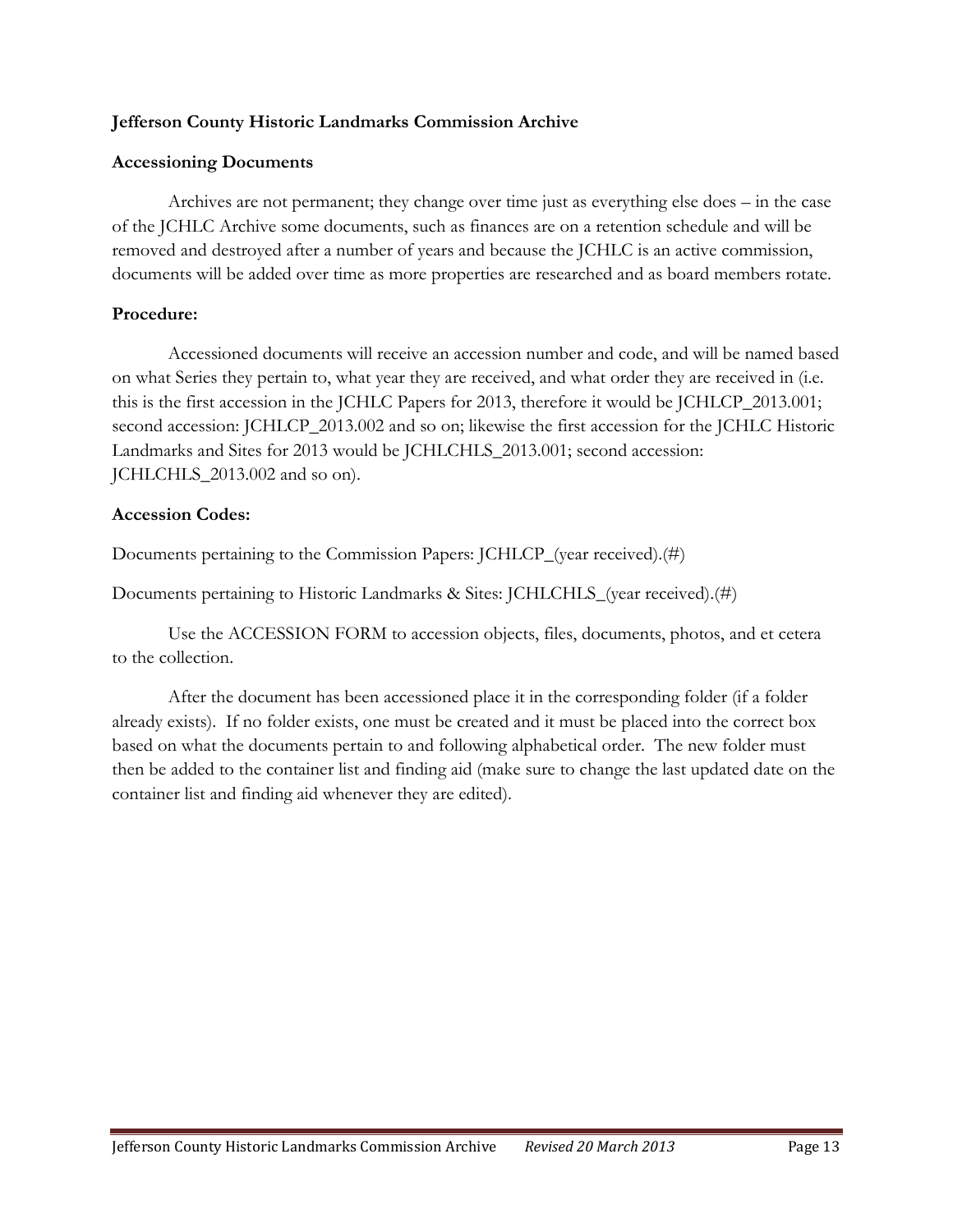# JEFFERSON COUNTY HISTORIC LANDMARKS COMMISSION ARCHIVE

## PO BOX 23 Charles Town, WV 25414

### **ACCESSION RECORD**

| $\text{Accession}\; \#:\underline{\hspace{2.5cm}}$                                                               |  |
|------------------------------------------------------------------------------------------------------------------|--|
|                                                                                                                  |  |
|                                                                                                                  |  |
|                                                                                                                  |  |
|                                                                                                                  |  |
|                                                                                                                  |  |
| and the control of the control of the control of the control of the control of the control of the control of the |  |
| <u> 1989 - Johann Stoff, amerikansk politiker (d. 1989)</u>                                                      |  |
| Accession Title:                                                                                                 |  |
| Provenance:                                                                                                      |  |
| Contents:                                                                                                        |  |
| __ Textual (paper) records                                                                                       |  |
| __ Sound recordings                                                                                              |  |
| $\_\_\$ Maps/Plans                                                                                               |  |
| $\frac{1}{2}$ Photographs                                                                                        |  |
| __ Books/Publications                                                                                            |  |
| $\_\_$ Ephemera                                                                                                  |  |
| Prints, Paintings, Drawings                                                                                      |  |
| $\frac{1}{\text{Film}}$ /Video                                                                                   |  |
|                                                                                                                  |  |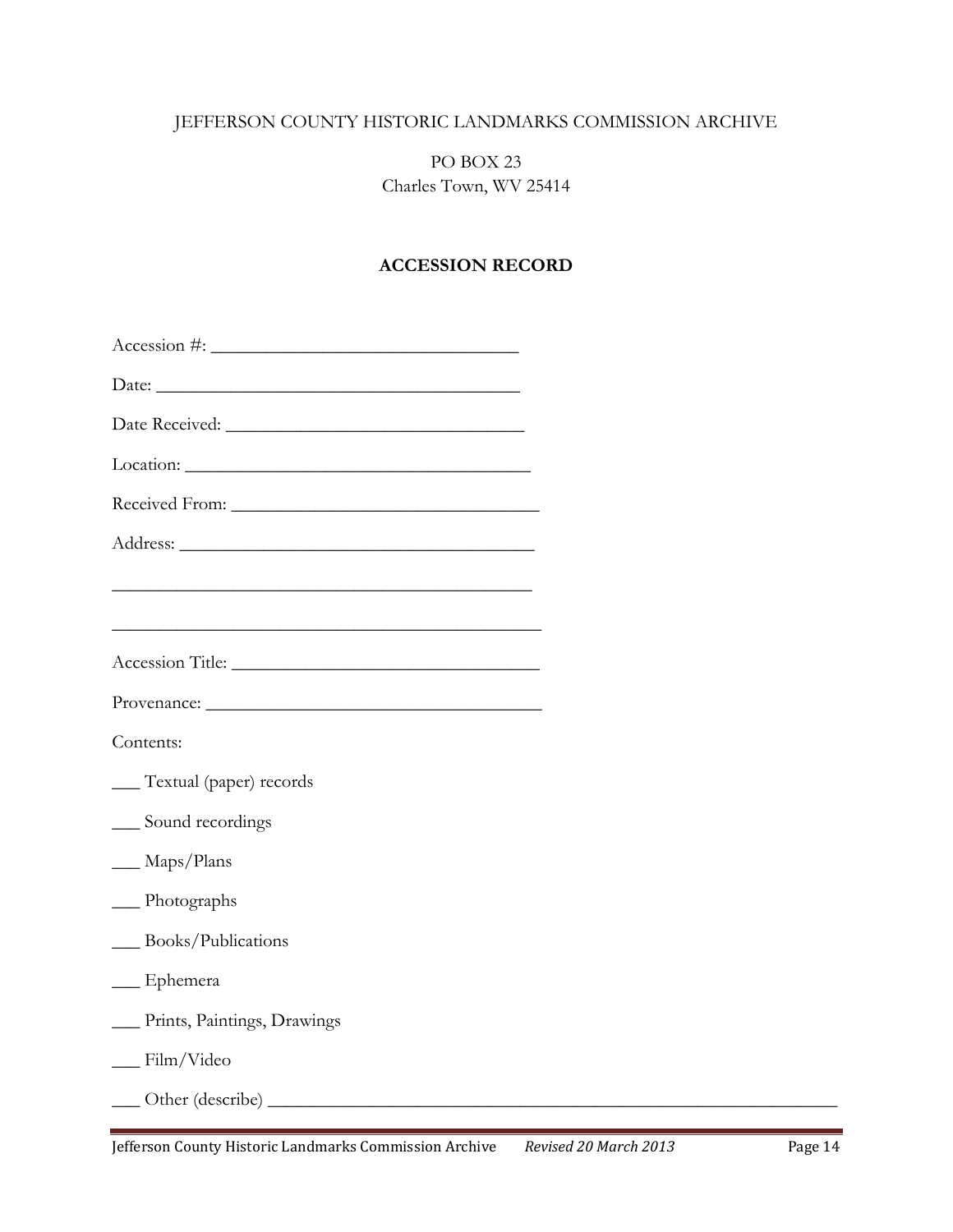Extent:

Description:

\_Donation

\_\_Transfer

\_\_ Copied material

Purchase \$

 $\_\_$  Other

Restrictions:

Notes: